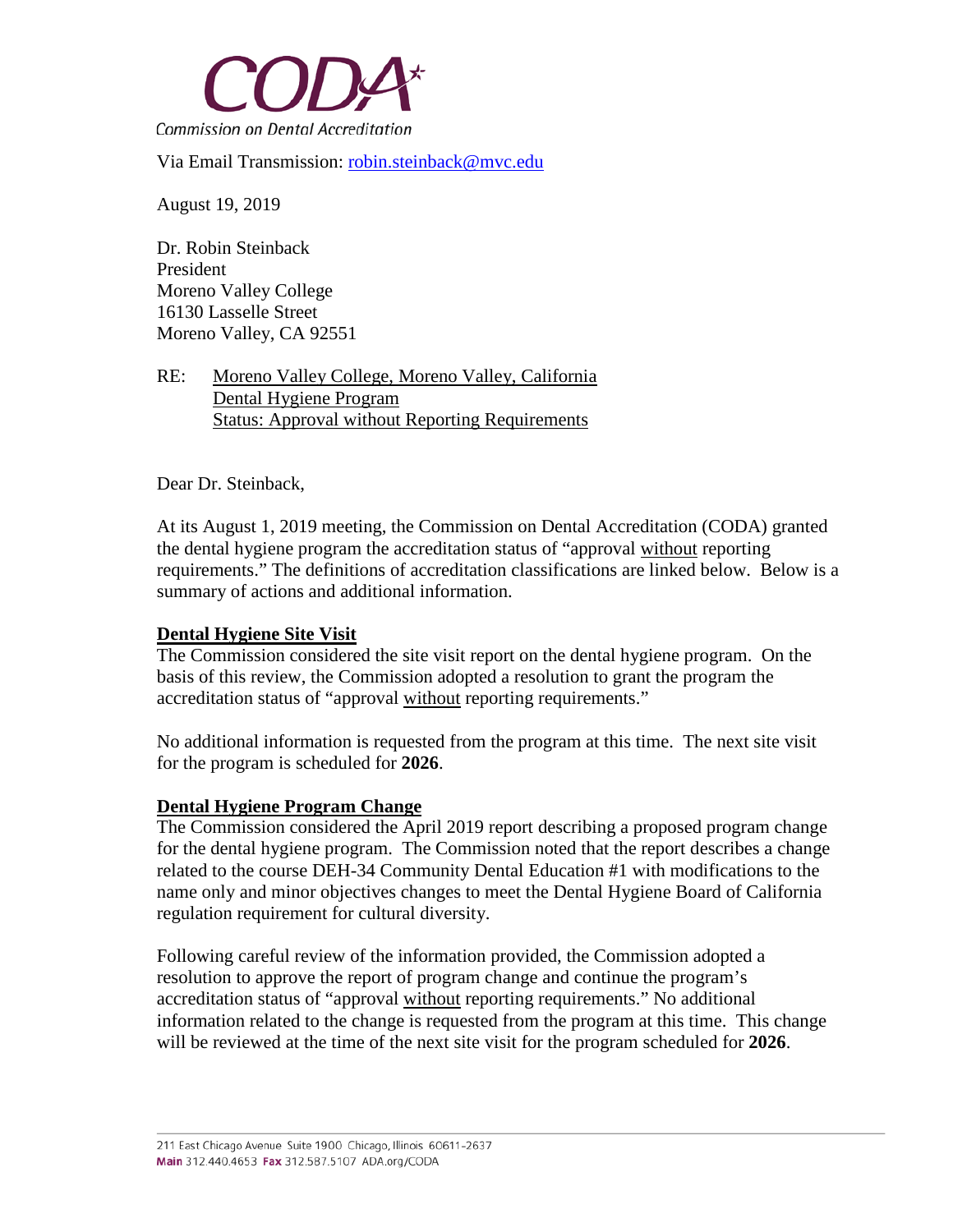Dr. Robin Steinback August 19, 2019 Page 2

## **General Information**

The findings of the Commission on Dental Accreditation are noted in the attached Commission approved site visit report. Oral comments made by site visit team members during the course of the site visit are not to be construed as official site visit findings unless documented within the site visit report and may not be publicized. Further, publication of site visit team members' names and/or contact information is prohibited.

One copy of this report and the related enclosure have also been sent to the chief administrative officer and program director copied on this letter. The Commission requests that a copy of this report and the related enclosure be forwarded to the chairpersons and appropriate faculty.

The Commission expects institutions to keep the Commission informed as soon as possible of anticipated changes in any approved educational program offered, particularly in the areas of administration, enrollment, faculty, facilities and curriculum. The Commission's policy and guidelines for reporting program changes are linked below. Guidelines for specific program changes, including reporting enrollment changes, adding sites where educational activity occurs, and developing a teach-out report are found on the Commission's website.

*Institutions/Programs are expected to follow Commission policy and procedure on privacy and data security related to compliance with the Health Insurance Portability and Accountability Act (HIPAA). The Commission's statement on HIPAA, as well as the Privacy and Data Security Summary for Institutions/Programs (PDF), are found in the Policies/Guidelines section of the Commission's website at*  [http://www.ada.org/en/coda/policies-and-guidelines/hipaa/.](http://www.ada.org/en/coda/policies-and-guidelines/hipaa/) *Programs that fail to comply with CODA's policy will be assessed an administrative fee of \$4000.*

The Commission has authorized use of the following statement by institutions or programs that wish to announce their programmatic accreditation by the Commission. Programs that wish to advertise the specific programmatic accreditation status granted by the Commission may include that information as indicated in italics below (see text inside square brackets); that portion of the statement is optional but, if used, must be complete and current.

The program in dental hygiene is accredited by the Commission on Dental Accreditation *[and has been granted the accreditation status of "approval without reporting requirements"]*. The Commission is a specialized accrediting body recognized by the United States Department of Education. The Commission on Dental Accreditation can be contacted at (312) 440-4653 or at 211 East Chicago Avenue, Chicago, IL 60611. The Commission's web address is: [http://www.ada.org/en/coda.](http://www.ada.org/en/coda)

The Commission wishes to thank you and the faculty and staff for their cooperation during the site visit. If this office can be of any assistance to you, please contact me by telephone, at 1-800-621-8099, extension 2940 or by e-mail, at [tookss@ada.org.](mailto:johnsond@ada.org)